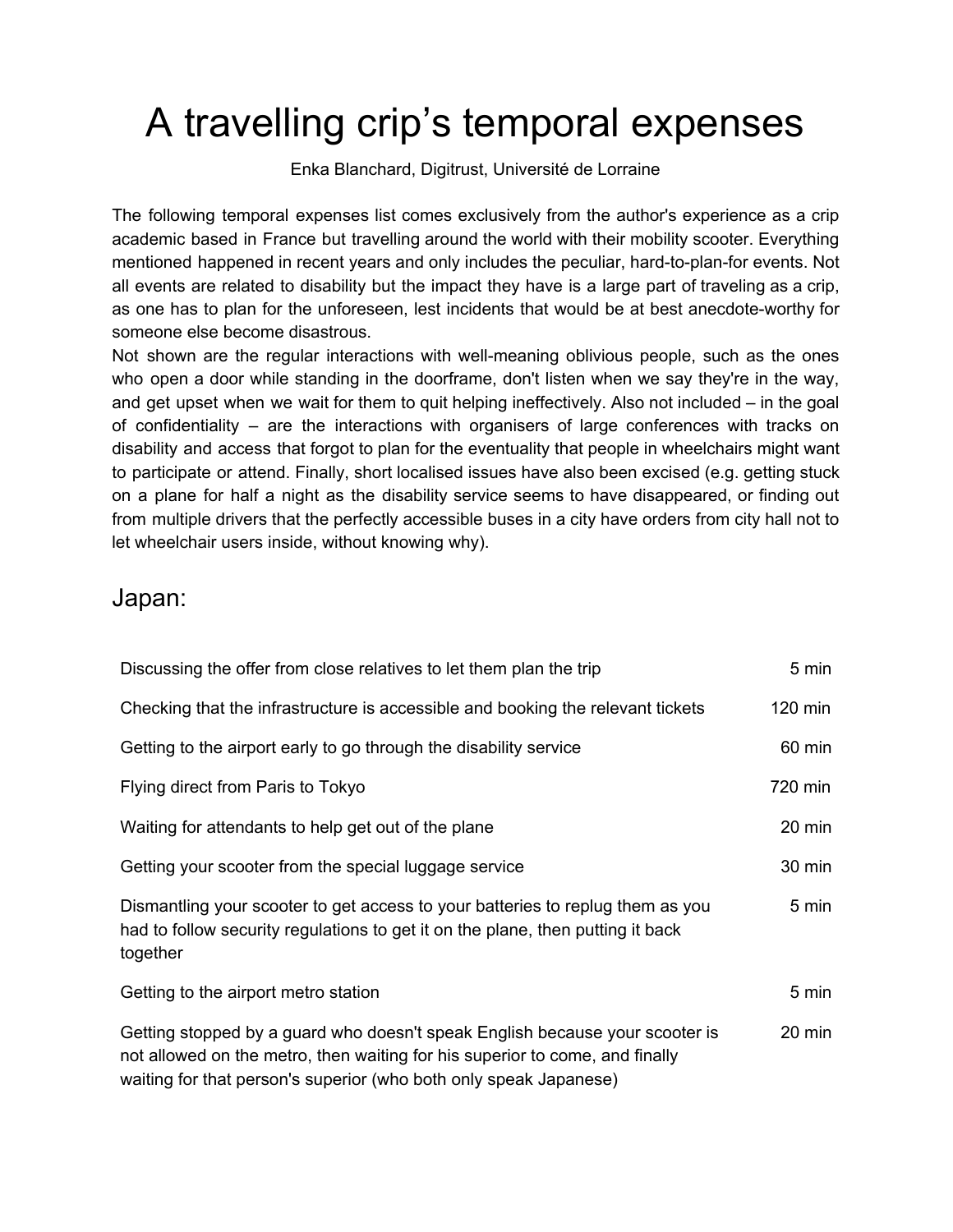| Waiting for the translator to get there too                                                                                                                                                   | $15 \text{ min}$ |
|-----------------------------------------------------------------------------------------------------------------------------------------------------------------------------------------------|------------------|
| Being told that there is a set list of mobility devices allowed, and waiting for<br>them to find the thick outdated binder full of old pictures of Japanese<br>wheelchairs and serial numbers | 5 min            |
| Going through it but failing to find your scooter (or any scooter built outside of<br>Japan in the past few years)                                                                            | 5 min            |
| Getting them to understand the concept of wheelchair-accessible taxi and<br>finding out there aren't any                                                                                      | 5 min            |
| Waiting for them to answer how you're supposed to leave the airport if you're<br>forbidden from using the perfectly accessible metro but there isn't any<br>accessible alternative            | 2 min            |
| Getting your interlocutor's boss on the phone, and getting them to call their<br>boss before getting back to the same deadlock                                                                | $10 \text{ min}$ |
| Threatening the most senior employee present by telling him you will follow him<br>around all evening until he either lets you on the train or you block his way out                          | 2 min            |
| Implementing the threat                                                                                                                                                                       | 90 min           |
| Being allowed and taking the last train to your hotel, leaving shortly after 11pm                                                                                                             | 60 min           |
| Wandering around without a GPS before finding your hotel                                                                                                                                      | 20 min           |
| Checking in, getting to your room, seeing that it is a totally standard room with<br>no space for a scooter, and realising that your relatives didn't even check                              | 5 min            |
| Considering leaving hotel but not seeing any feasible alternative                                                                                                                             | 5 min            |
| Getting stuck on your bathroom's toilet                                                                                                                                                       | 2 min            |
| Considering spending the night on the toilet                                                                                                                                                  | $10 \text{ min}$ |
| Falling from the toilet                                                                                                                                                                       | 10 <sub>s</sub>  |
| Crawling to the bed                                                                                                                                                                           | 5 min            |
| Getting onto the bed                                                                                                                                                                          | $10 \text{ min}$ |
| Finding an accessible cybercafe on the following morning without having a<br>GPS, because you still have no internet on your mobile and can't fix it now                                      | 45 min           |
| Visiting more than twelve hotels that were indicated as having accessible<br>rooms, each featuring slightly smaller and more expensive rooms than the last                                    | 300 min          |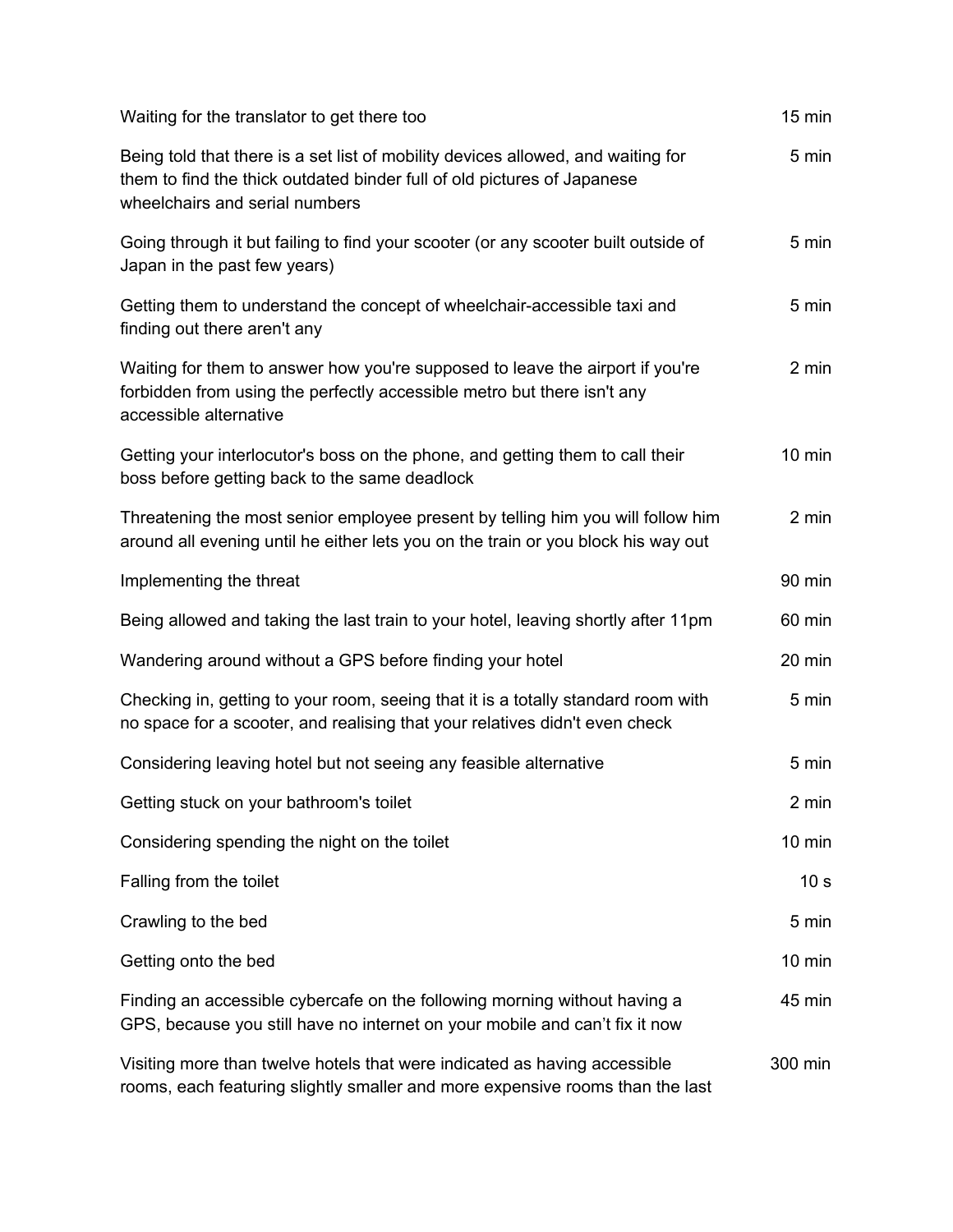| Breaking down at the last one on your list, considering getting a basic room and<br>leaving your scooter (and your independence) at the reception                                                                                              | 5 min  |
|------------------------------------------------------------------------------------------------------------------------------------------------------------------------------------------------------------------------------------------------|--------|
| After complaining and talking to the hotel staff, looking for the legendary hotel<br>with a (cheap!) accessible room in the district                                                                                                           | 2 min  |
| Going around the neighborhood and missing the hotel twice when passing in<br>front of it, before finding a cheap and perfectly accessible hidden gem haunted<br>by a team of Czech judokas there for a tournament                              | 30 min |
| Calling your embassy, explaining your problem with taking the train back to the<br>airport, and going progressively higher in the hierarchy until you learn that even<br>the ambassador could do nothing to help you in this kind of situation | 60 min |
| Going to the central train station on your scooter a few days before you have to<br>leave the country                                                                                                                                          | 40 min |
| Explaining your issues and asking whether it would be possible to use the<br>metro                                                                                                                                                             | 90 min |
| When that fails, trying to get an authorisation to use the train tickets to Kyoto<br>you had already bought                                                                                                                                    | 20 min |
| When that fails, trying to get reimbursement for your tickets as they're not<br>allowing you to use them                                                                                                                                       | 20 min |
| When that fails, getting an exceptional authorisation to use the metro once to<br>get back to the airport to leave the country                                                                                                                 | 60 min |
| On the last day, planning an extra two-hour margin and getting to the train<br>station                                                                                                                                                         | 5 min  |
| Getting arrested as you try to get in                                                                                                                                                                                                          | 5 min  |
| Fighting with the hierarchy to have the right to leave, and getting them to check<br>with the people you previously talked to in the central station                                                                                           | 60 min |
| Finally getting to the airport after getting the authorisation, with barely enough<br>time to use the disability service                                                                                                                       | 60 min |
| As you leave, being told very clearly by the station manager that they have your<br>name and face, and orders not to let you out of the airport if you come back,<br>becoming effectively banned from Japan                                    | 5 min  |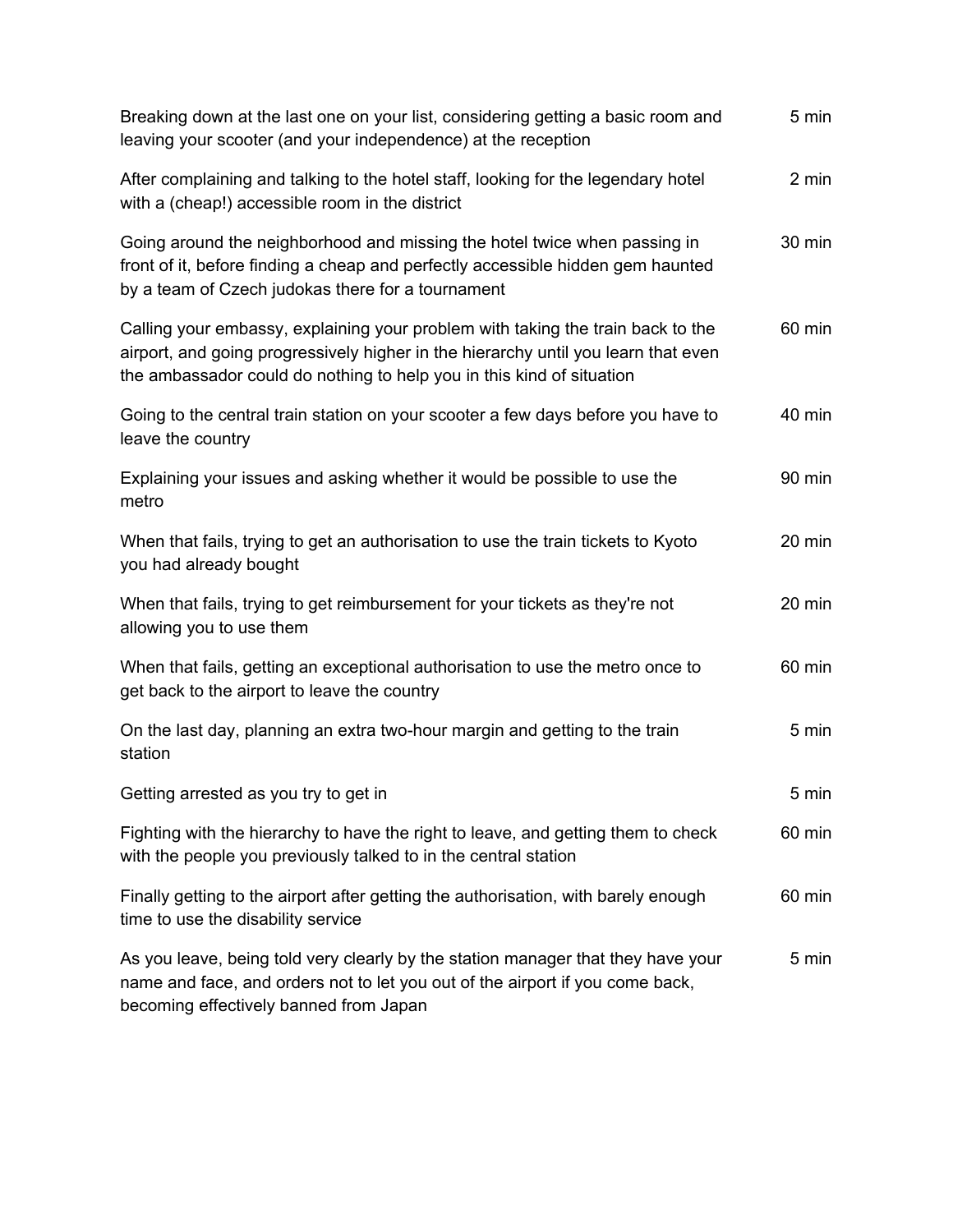#### Russia:

Planning a trip to Russia to participate in a conference with your Russian a few hours partner

Getting to the Parisian metro station from your flat with your bags on your scooter 10 min

Waiting for an attendant to be available as disabled people aren't allowed to board the metro alone 10 min

Waiting for the attendant to contact the other station as disabled people aren't allowed to unboard alone 30 min

Taking the elevator to the platform, realising you've missed at least three trains while waiting for authorisation, including the express train, then boarding the slow train that is already fifteen minutes late 5 min

Waiting as the slow train gets stuck on the tracks **20 minum in the stuck on the tracks** 20 minum values of the tracks of the stuck on the tracks **20 minum values** 20 minum values of the stuck on the tracks **20 minum value** 

Finishing the metro trip and getting to the airport slightly more than an hour before the flight 60 min

Getting lost and having to take a detour with multiple elevators instead of a few steps 3 min

Hurrying to the airline's desk and getting told that you got there too late, but that something might still be done 5 min

Going to the disabled service, being told that if you were not disabled you would be allowed to board but that it's too late as you have a scooter 5 min

Breaking down and considering cancelling the trip, discussing the pros and cons with your partner 10 min

Getting a ticket for the next evening at a surcharge 20 min

Considering the advantages of sleeping in a hotel at the airport to avoid going through transports again but realising you need a night in your bed to handle the trip 5 min

Getting to the metro station through malfunctioning elevators **5** min Looking for assistance and finding out that although the metro works for four 5 min

more hours, the disabled service has closed and you are not allowed to board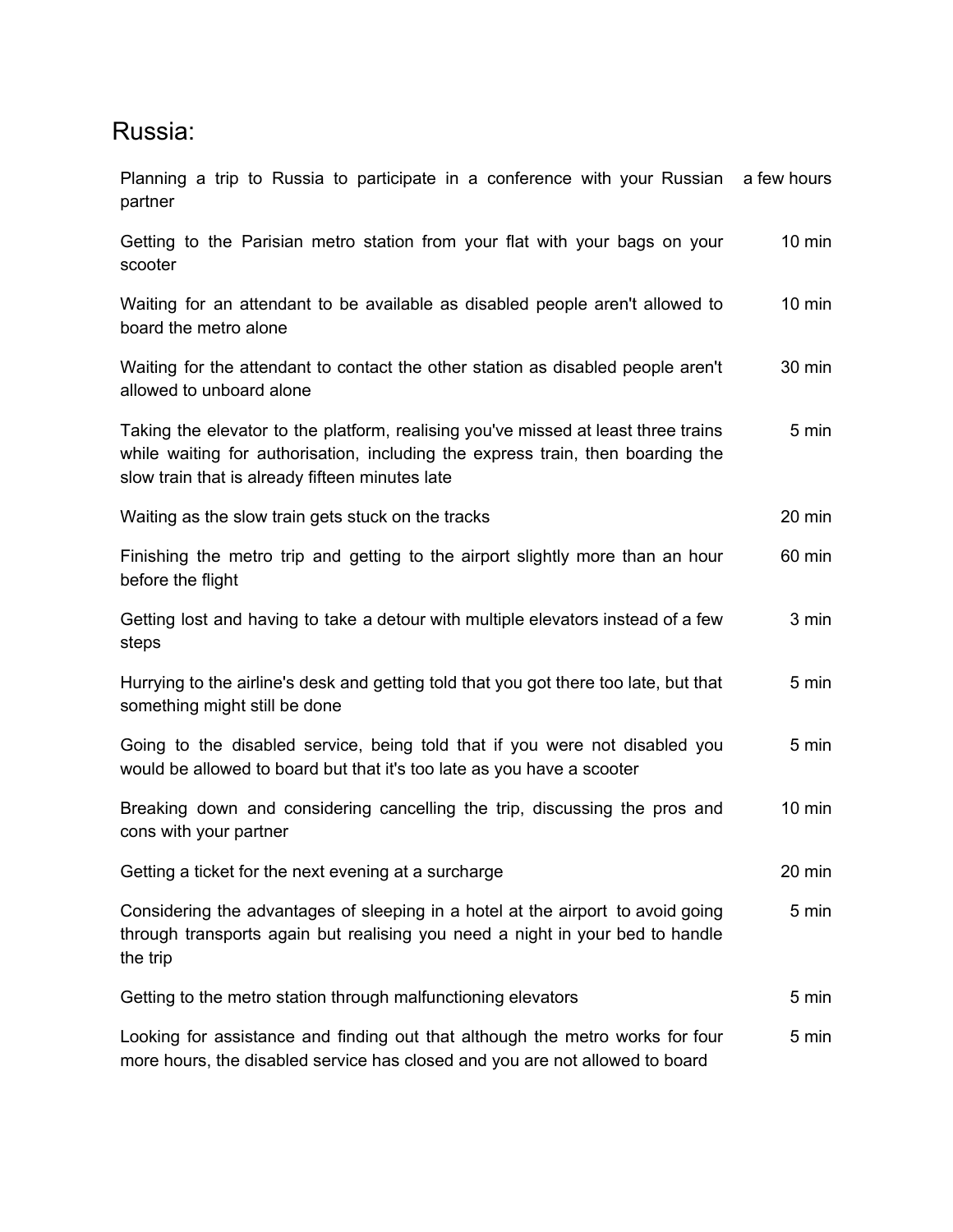| Going up through the nearest elevator to the taxi station                                                                                                                                                          | 3 min            |
|--------------------------------------------------------------------------------------------------------------------------------------------------------------------------------------------------------------------|------------------|
| Asking assistance from taxi drivers to find an accessible taxi, having them<br>distribute the message and waiting for one to show up                                                                               | 40 min           |
| Abandoning that plan, convincing a driver to drive you home in his large taxi,<br>and recruiting three other drivers to fold the scooter and put it in the trunk                                                   | $10 \text{ min}$ |
| Being told once you get home that as you went up through the wrong elevator<br>to a station that was a hundred metres away from the main station, standard<br>fares don't apply, and paying twice the usual amount | 1 min            |
| Going back to the airport the following day                                                                                                                                                                        | 70 min           |
| Spending time uncomfortably at the airport as you overcompensated in case of<br>new delays                                                                                                                         | 80 min           |
| Flying to Russia                                                                                                                                                                                                   | 200 min          |
| Waiting for the overeager assistance to get to the plane                                                                                                                                                           | $15 \text{ min}$ |
| Telling the attendant multiple times not to grab you, and repeatedly removing<br>his hands from your sleeves                                                                                                       | 1 min            |
| Falling off the plane as the attendant suddenly grabs and pulls you                                                                                                                                                | 5 <sub>s</sub>   |
| Waiting on the floor crying, wondering how badly the fall affected your leg                                                                                                                                        | 3 min            |
| Using adrenaline to get back up with some help and plopping down on a<br>derelict wheelchair                                                                                                                       | 1 min            |
| Warning the friend waiting for you that this happened and keeping him informed<br>via WhatsApp                                                                                                                     | 2 min            |
| Realising that you have a wrong number and that the person on the other end<br>is messing with you by telling you they are the friend waiting for you just to play<br>a prank                                      | 45 min           |
| Worrying that you might be stuck in the airport while finding an alternative way<br>to contact your friend                                                                                                         | 3 min            |
| Getting the scooter back from luggage claim and having the people around you<br>reconnect the batteries                                                                                                            | $10 \text{ min}$ |
| Doing a transfer from the wheelchair to the scooter despite the pain                                                                                                                                               | 1 min            |
| Finding your friend, rolling into the taxi and driving to the hotel                                                                                                                                                | 30 min           |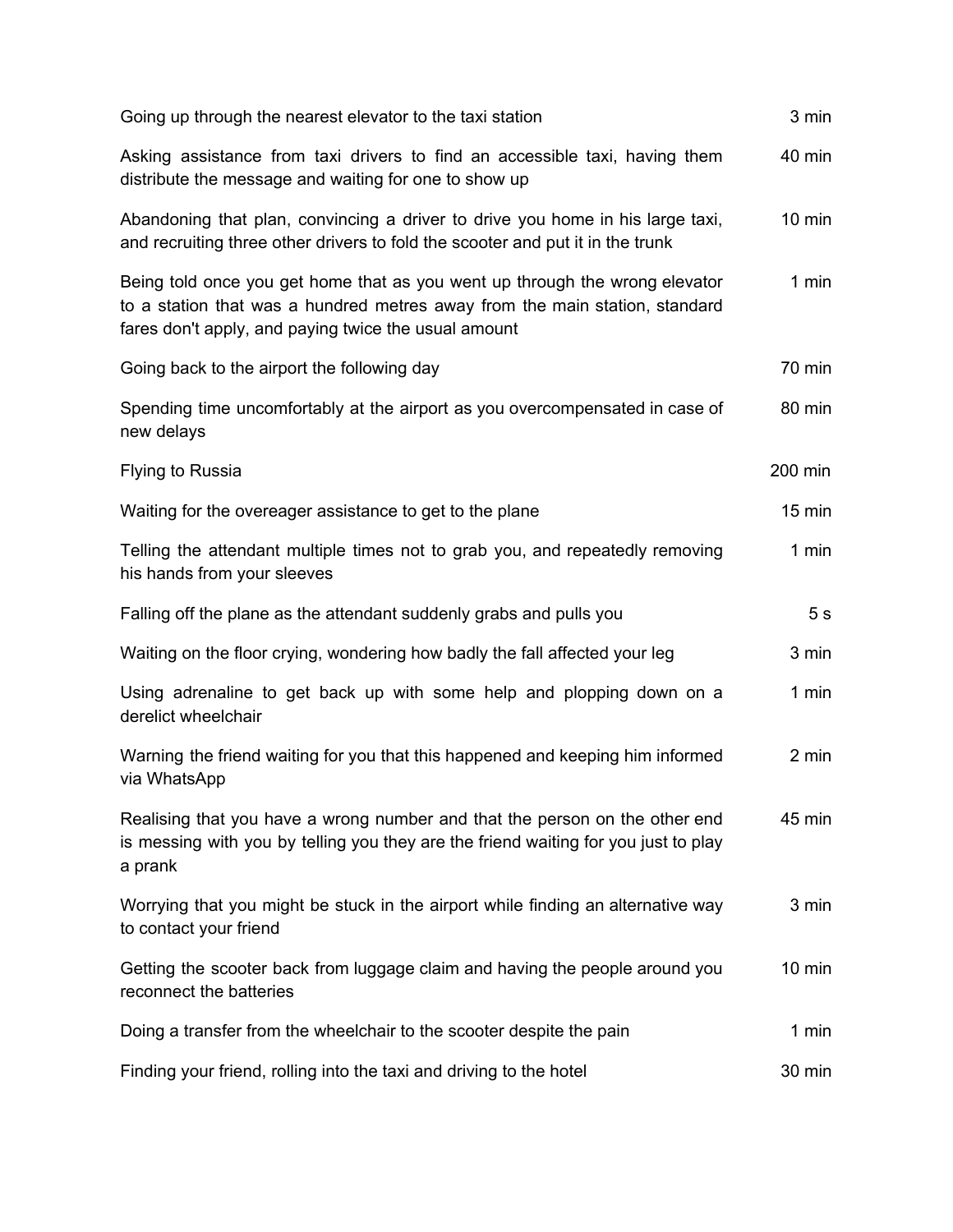| Looking for an accessible entrance to the hotel                                                                                                                                                                            | 3 min            |
|----------------------------------------------------------------------------------------------------------------------------------------------------------------------------------------------------------------------------|------------------|
| Sending the friend inside to ask how to get in, then waiting in the cold for<br>someone to come and open the door                                                                                                          | 5 min            |
| Having tea in the lobby while putting your leg up with some ice to see if it<br>improves                                                                                                                                   | 120 min          |
| Trying to get up and use the bathroom                                                                                                                                                                                      | 2 min            |
| Failing and crying because of the pain                                                                                                                                                                                     | 5 min            |
| Thinking that maybe you should go to the emergency room and finding one<br>nearby                                                                                                                                          | $10 \text{ min}$ |
| Going there on the scooter as it's probably faster than finding a taxi or an<br>ambulance                                                                                                                                  | $15 \text{ min}$ |
| Finding an accessible entrance                                                                                                                                                                                             | 2 min            |
| Being grudgingly allowed in, explaining your problem and being sent to another<br>hospital because you don't have Russian insurance                                                                                        | $10 \text{ min}$ |
| Driving your scooter to the second hospital                                                                                                                                                                                | $15 \text{ min}$ |
| Waiting at the secondary entrance of the second hospital while they insist you<br>should come in despite not being able to                                                                                                 | 3 min            |
| Waiting for the doctor to show up while being the only patient present at 4am                                                                                                                                              | 35 min           |
| Finding an alternative way to x-ray your leg from your scooter as moving is<br>becoming increasingly hard                                                                                                                  | 3 min            |
| Firing a long stream of expletives due to the pain as you spend longer than<br>necessary in the x-ray                                                                                                                      | 1 min            |
| Getting superfluous blood tests that leave you nauseous                                                                                                                                                                    | 5 min            |
| Getting a very painful shot exactly where you broke your ankle and then getting<br>a cast on your leg                                                                                                                      | 5 min            |
| Being shown a bill that features prices nearly three times the online Russian<br>prices then being forgotten in the room for a while after your partner points out<br>the discrepancy, while feeling increasingly nauseous | 90 min           |
| Getting kicked out of the hospital without the test results                                                                                                                                                                | $10 \text{ min}$ |
| Waiting for the x-ray and test results that you were promised                                                                                                                                                              | forever          |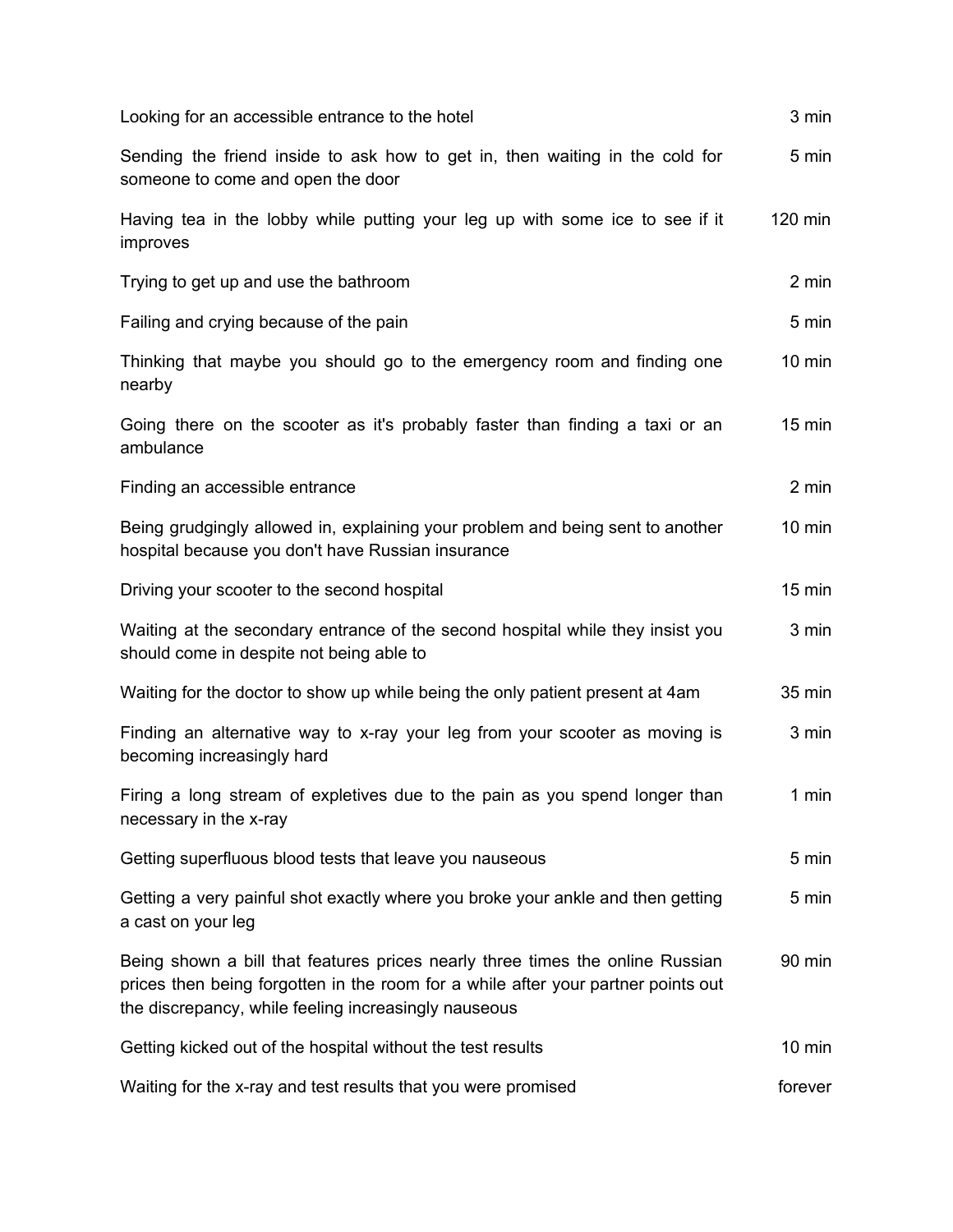| Looking for a place to eat that is accessible and wondering why so many shops<br>have a few steps going up and then back down to street level                                                                                                         | 60 min           |
|-------------------------------------------------------------------------------------------------------------------------------------------------------------------------------------------------------------------------------------------------------|------------------|
| Finally finding a coffee-shop with a tiny table outside that is probably only there<br>for decoration and having your partner climb the stairs to convince the owners<br>to serve you outside (still in the cold, with a scarf tied around your cast) | 30 min           |
| Going directly to the conference from the coffee-shop despite being full of drugs<br>as you already missed the beginning                                                                                                                              | 20 min           |
| Waiting in front of the gate for someone to come open, and then for that person<br>to find the person who has the key                                                                                                                                 | 5 min            |
| Following them as they try to remember where the elevator is and how to get<br>there without climbing stairs                                                                                                                                          | 3 min            |
| Waiting for them to find the key to the elevator that is deactivated by default                                                                                                                                                                       | $10 \text{ min}$ |
| Wondering what to do as no-one knows where the key is or how the elevator<br>works                                                                                                                                                                    | 2 min            |
| Being ushered through corridors into the small room where organisers just<br>moved the conference session you wanted to attend to accommodate you                                                                                                     | 3 min            |
| Sitting far from the screen as you are stuck at one end of the room and<br>remembering that you left your glasses at your hotel when you went to the<br>emergency room                                                                                | 5 min            |
| Being dumbfounded that the talk with the English title at an international<br>conference is in Russian, and being too full of drugs and sleeplessness to have<br>any shot at understanding anything                                                   | 20 min           |
| Leaving to get back to the hotel when you learn that all the talks in that session<br>will be in Russian                                                                                                                                              | 25 min           |
| Struggling as many sidewalks do not have ramps, forcing you to go back<br>regularly, sometimes creating detours of two kilometres or more                                                                                                             | $15$ min         |
| Wandering the city until you find out that the only accessible restaurant is in an<br>old prison                                                                                                                                                      | 180 min          |
| Getting back to the airport with the original taxi                                                                                                                                                                                                    | 30 min           |
| Convincing the security to let you board with your scooter in the hold                                                                                                                                                                                | 90 min           |
| Flying back to France                                                                                                                                                                                                                                 | 200 min          |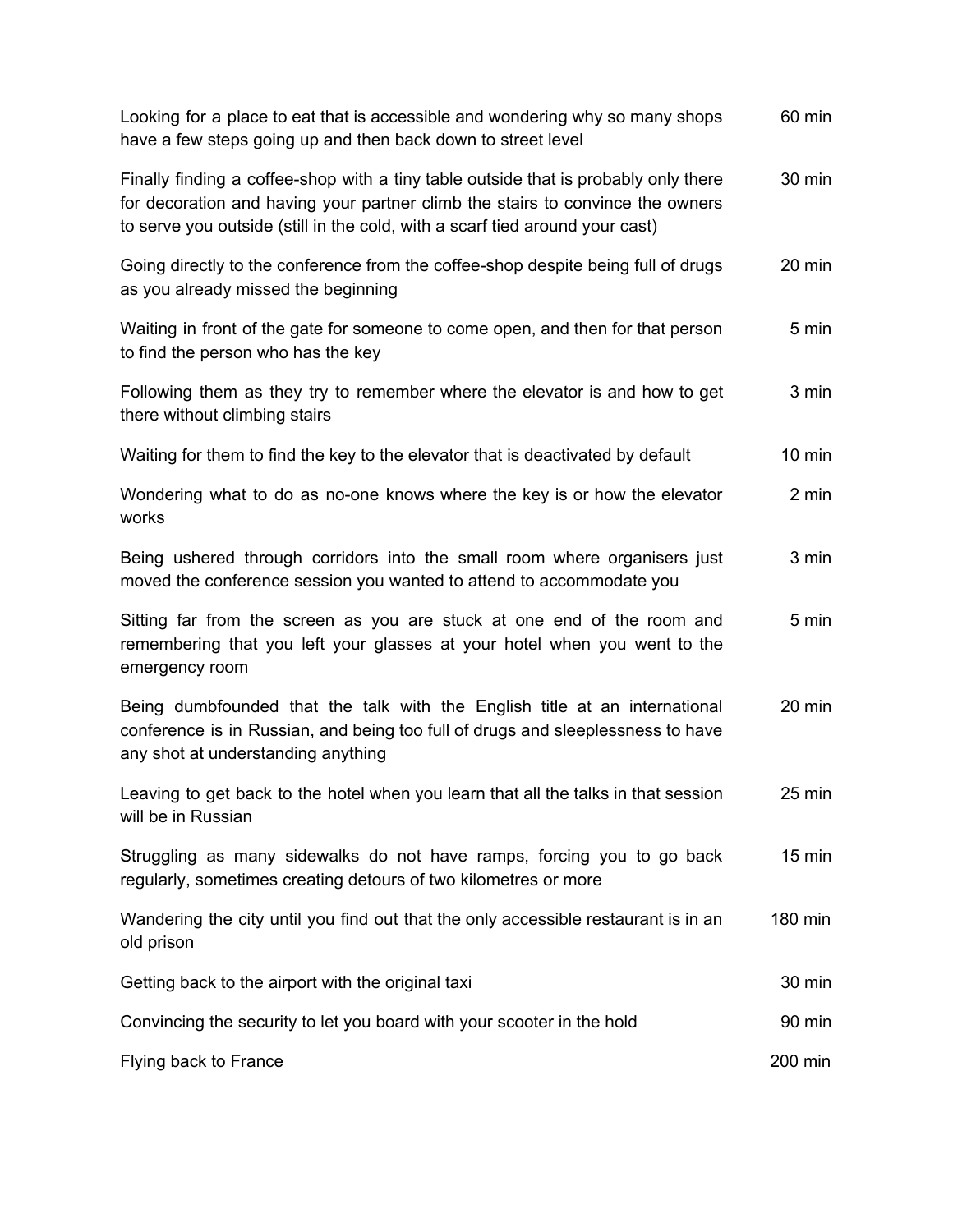| Waiting for attendants to come get you at the airplane                                                                                                                                                                   | 15 min           |
|--------------------------------------------------------------------------------------------------------------------------------------------------------------------------------------------------------------------------|------------------|
| Waiting for the scooter at the baggage claim                                                                                                                                                                             | 40 min           |
| Looking through the airport as the scooter is not there then being told that the<br>scooter is coming but that it's hard to move and explaining that there's just an<br>automatic braking system that can be deactivated | 5 min            |
| Finding that this wouldn't work as the scooter arrives in multiple pieces                                                                                                                                                | 2 min            |
| Fighting with the company to find a solution that will not leave you stranded                                                                                                                                            | 45 min           |
| Getting a temporary wheelchair and a promise that they will fix your scooter, as<br>well as get you a taxi ride home                                                                                                     | 5 min            |
| Waiting for the taxi                                                                                                                                                                                                     | $10 \text{ min}$ |
| Going back home and thinking about getting some drinks outside using the<br>secondary scooter you've had since the time you got stranded at home for<br>more than a month as your main one was in the repair shop        | 60 min           |
| Not finding your scooter as you get home; investigating the issue and finding<br>that the scooter was borrowed by a disabled friend who thought you were<br>coming back the next day                                     | 5 min            |
| Trying to get an appointment for an x-ray to confirm the state of your foot                                                                                                                                              | a few hours      |
| Getting a doctor friend to sign some papers for you to get an x-ray as people<br>won't accept your russian story without the documentation you never received                                                            | $15 \text{ min}$ |
| Finding an accessible x-ray office                                                                                                                                                                                       | a few hours      |
| Getting an x-ray while on a scooter with a cast on your foot                                                                                                                                                             | $10 \text{ min}$ |
| Waiting as everyone else seems to get their results in ten minutes                                                                                                                                                       | 75 min           |
| Being called into an office with a livid doctor and worrying about what's<br>happening                                                                                                                                   | 5 min            |
| Explaining that the metal in your legs has been there for fifteen years and that<br>you're only here for the fracture that is already healed and barely visible<br>anymore, and being told that the cast should come off | 2 min            |
| Trying to find a place that is accessible in a wheelchair and can remove your<br>cast in the next three weeks                                                                                                            | a few hours      |
| Failing utterly and removing the cast with the assistance of a friend, a metal<br>ruler, pliers, an exacto knife and a Japanese pull saw                                                                                 | 90 min           |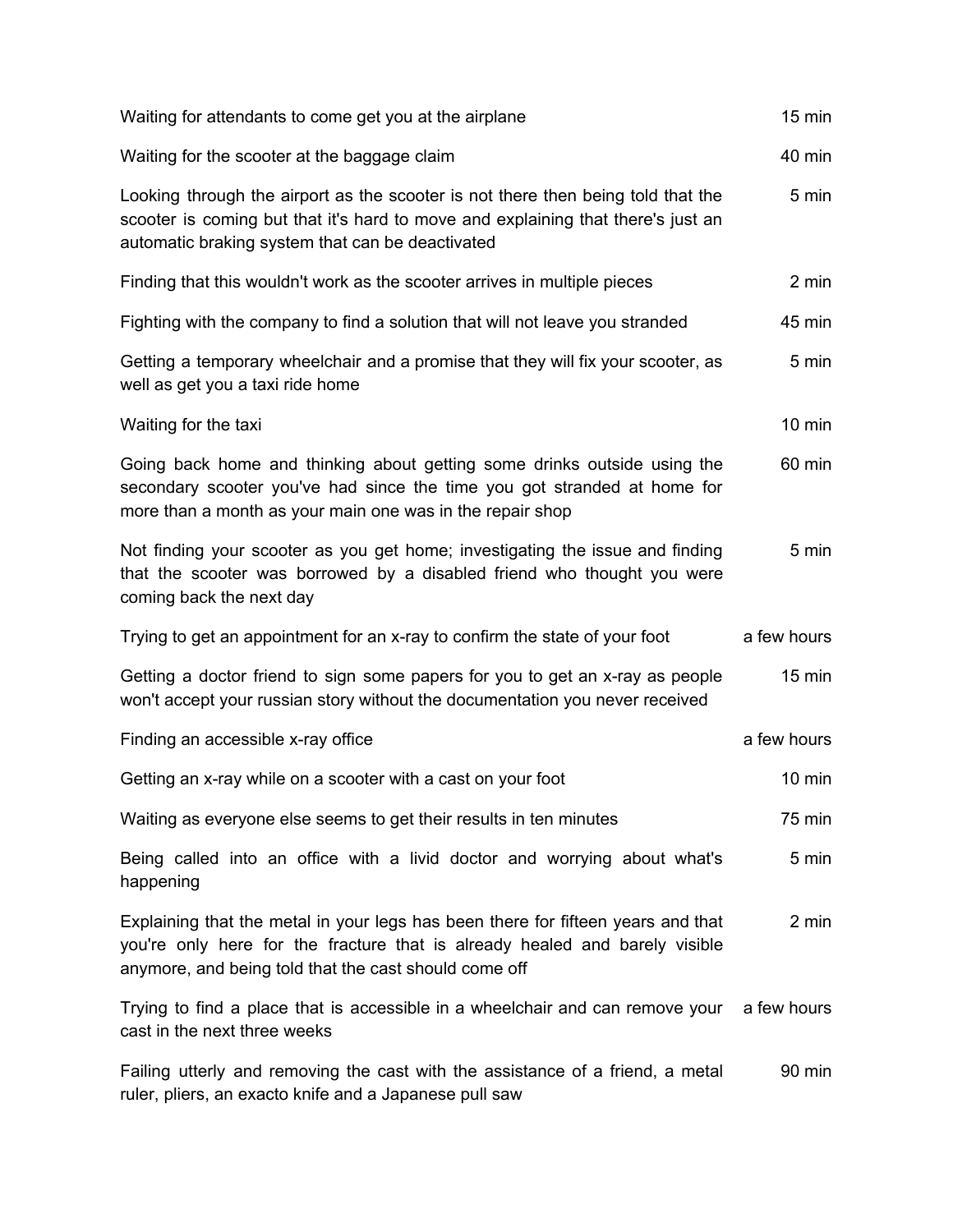### Finland:

| Looking for an accessible flat in Helsinki to attend a large convention there                                                                                                                                                                                  | a few hours      |
|----------------------------------------------------------------------------------------------------------------------------------------------------------------------------------------------------------------------------------------------------------------|------------------|
| Settling on one where the scooter can be left at the bottom of the stairwell, with<br>an elevator leading to the flat                                                                                                                                          | $15$ min         |
| Getting to the airport and flying to Finland without trouble                                                                                                                                                                                                   | a few hours      |
| Getting to the apartment building from the airport through a remarkably<br>accessible public transit system                                                                                                                                                    | 40 min           |
| Finding half a staircase at the entrance of the building and finding an alternative<br>way to the interior courtyard                                                                                                                                           | 5 min            |
| Finding another staircase from the courtyard to the building and remembering<br>that a scooter got ruined a few years earlier when left outside under<br>Scandinavian rains, then parking the scooter in a small shack in the courtyard<br>and taking the keys | $10 \text{ min}$ |
| Preparing oneself for the pain of walking and climbing the steps then getting to<br>the apartment                                                                                                                                                              | $10 \text{ min}$ |
| Recuperating the next day by sleeping in                                                                                                                                                                                                                       | 180 min          |
| Going down with a friend to get the scooter from the shack but not finding the<br>scooter anywhere                                                                                                                                                             | 5 min            |
| Trying to understand the instructions printed on the shack's door in Finnish<br>using Google translate and neighbours, and panicking when we realise the<br>scooter might have been taken by a garbage service,                                                | $15$ min         |
| Calling the numbers on the note but not reaching anyone                                                                                                                                                                                                        | 3 min            |
| Calling the superintendent of the building and asking for their help                                                                                                                                                                                           | $10 \text{ min}$ |
| Finally getting a nearby shopkeeper to reach the garbage truck company who<br>did take it                                                                                                                                                                      | 25 min           |
| Getting the scooter back (for free)                                                                                                                                                                                                                            | $120$ min        |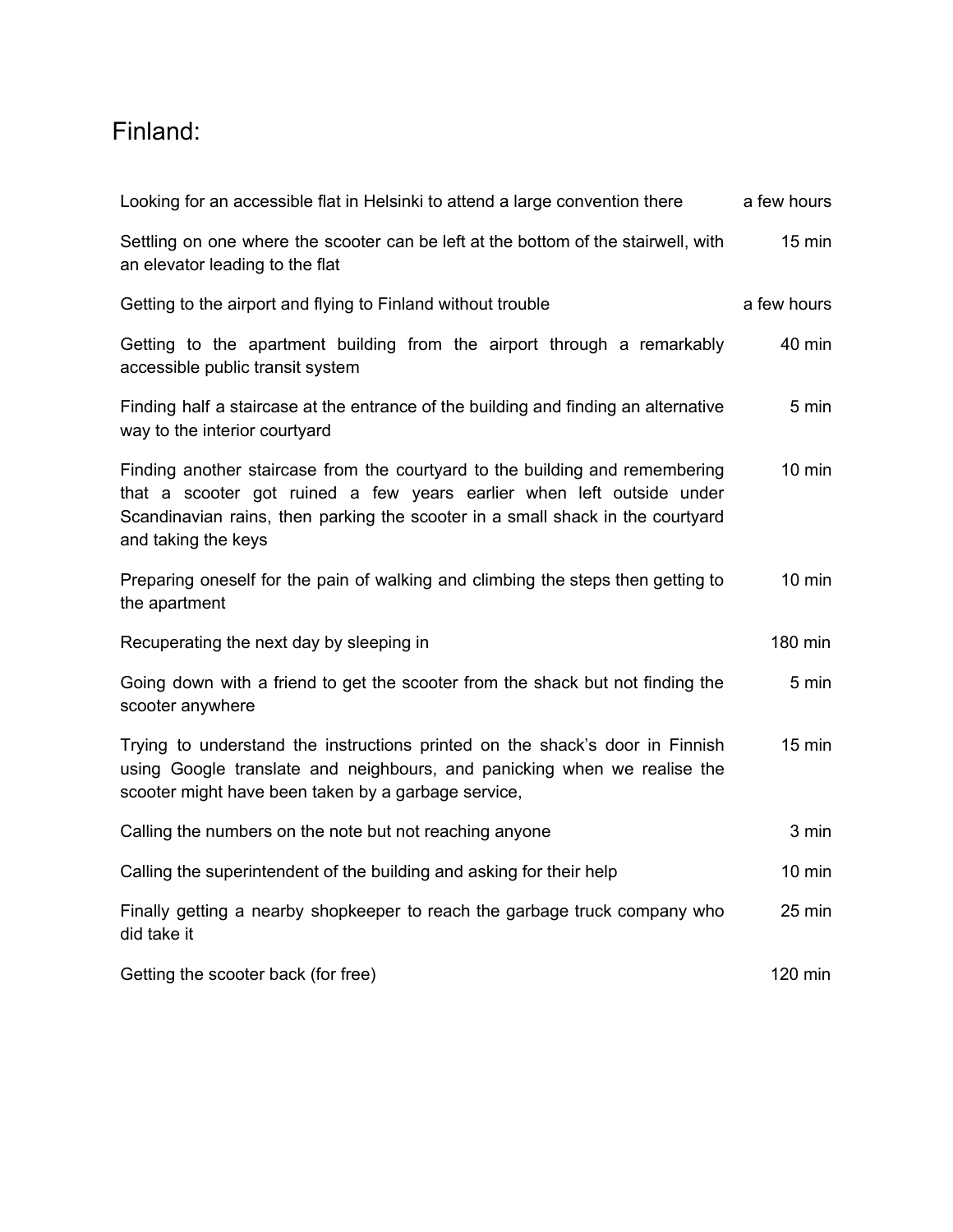## Touring the USA:

| Listening to people tell you about how much more accessible the USA are                                                                                                                                      | 25 years         |
|--------------------------------------------------------------------------------------------------------------------------------------------------------------------------------------------------------------|------------------|
| Going to the airport early to go through the disability service                                                                                                                                              | 60 min           |
| Being told, for once, that removing the key of your scooter is sufficient, instead<br>of having to dismantle the whole thing to disconnect the battery cables                                                | 2 min            |
| Giving instructions on how to deactivate the automatic braking system, as well<br>as your phone number, just in case                                                                                         | 5 min            |
| Explaining from inside the plane how the people on the tarmac can dismantle<br>the scooter to unplug the batteries as they have conflicting security protocols                                               | $10$ min         |
| Suffering the gaze of other passengers as they know that you're the reason<br>why the plane is slightly late                                                                                                 | 660 min          |
| Looking for an accessible taxi at the San Francisco airport                                                                                                                                                  | 45 min           |
| Getting the scooter folded and into a normal taxi without damaging the scooter<br>too much                                                                                                                   | $15 \text{ min}$ |
| The next day, going to university on your scooter, then using it for the rest of<br>the day as there is no easily accessible public transit in the region                                                    | 30 min           |
| Wondering at night why you suddenly ran out of battery, and getting your<br>colleague to pull you back home by tying the scooter to their bicycle                                                            | 20 min           |
| Finding out that your scooter battery is drained because the night's charge<br>didn't work as you took the wrong charger, not compatible with local voltage                                                  | 2 min            |
| Looking to no avail for any converter powerful enough in local shops and<br>wondering how you can get to the airport the next morning                                                                        | 40 min           |
| Being saved by your colleague who builds you a converter out of spare parts in<br>their garage, but wondering how you will manage the rest of the trip as the<br>converter is now 40% of your luggage weight | 60 min           |
| Finding and booking an accessible taxi to pick you up the next morning as your<br>colleague builds your converter                                                                                            | 25 min           |
| Waiting for the taxi to show up the next morning                                                                                                                                                             | 30 min           |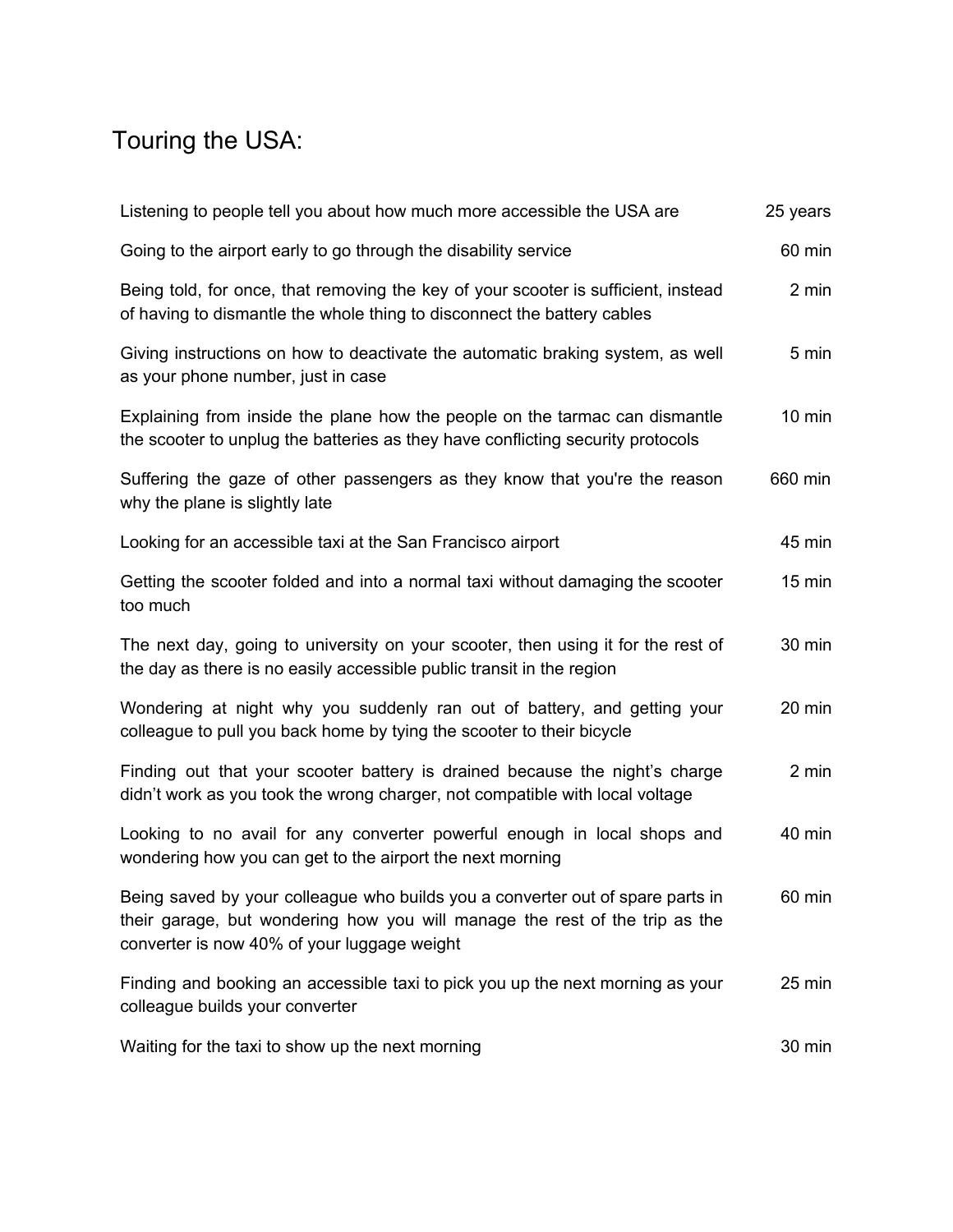| Calling the taxi company and being told that they finally decided to cancel as<br>they can't find an accessible taxi                                                                                                                             | 2 min            |
|--------------------------------------------------------------------------------------------------------------------------------------------------------------------------------------------------------------------------------------------------|------------------|
| Getting rejected by every other company operating a disabled service in Palo<br>Alto                                                                                                                                                             | 20 min           |
| Rushing to the train station with your bags on your scooter while it's raining                                                                                                                                                                   | $15 \text{ min}$ |
| Flagging down a railway employee as the train is about to leave                                                                                                                                                                                  | 30 <sub>s</sub>  |
| Waiting for the special wheelchair elevator to set up (instead of a simple metal<br>ramp)                                                                                                                                                        | 2 min            |
| Trying to fit inside the tiny wheelchair elevator and getting kicked out from the<br>train as the elevator is probably too small to accommodate you and the train<br>has to leave                                                                | 3 min            |
| Getting into your colleague's old van and arriving at the airport just in time                                                                                                                                                                   | 45 min           |
| Getting help from the person seated next to you on the plane once you get to<br>NYC, finding a taxi, folding the scooter and putting it into the trunk before<br>sharing the ride to Manhattan                                                   | 60 min           |
| Trying to book a plane ticket as your plans within the USA changed, using the<br>disabled website                                                                                                                                                | 30 min           |
| Fighting with the website until you realise you can't pay with a foreign credit<br>card on the disabled website, or book an accessible service on the foreign<br>passengers' website                                                             | 120 min          |
| Trying multiple companies and spending hours with them on the phone before<br>realising the problem seems universal and not just a computer glitch                                                                                               | 90 min           |
| Getting an American colleague to book your tickets, at the cost of not knowing if<br>they'll fill in the disabled questions correctly                                                                                                            | 60 min           |
| Looking for a taxi that can get you to Newark airport from Manhattan, where<br>you are now staying with friends, and noticing the \$150 surcharge imposed by<br>accessible taxi services to guarantee that a taxi will be there when you need it | 120 min          |
| Driving your scooter to the metro station that leads to Newark airport to check<br>whether it is accessible                                                                                                                                      | 35 min           |
| Finding a way in on your scooter                                                                                                                                                                                                                 | 5 min            |
| Being assured by an agent that it's all very simple and you simply need to show<br>up fifteen minutes at a given office before the train leaves                                                                                                  | 3 min            |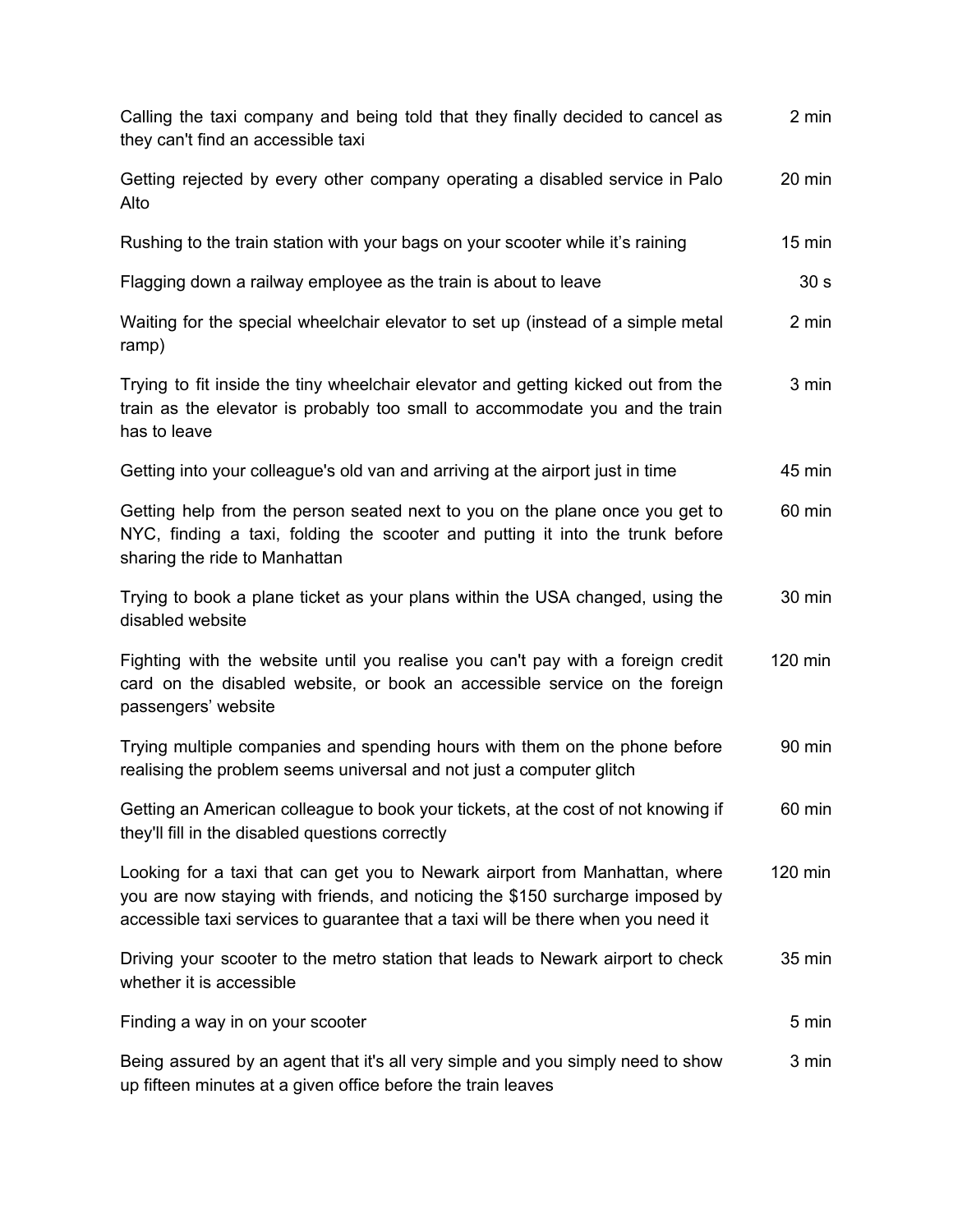| On the day you're leaving NYC, getting up at dawn and going to the station<br>forty-five minutes early just in case, and looking for the office                                                                                                                                         | 25 min           |
|-----------------------------------------------------------------------------------------------------------------------------------------------------------------------------------------------------------------------------------------------------------------------------------------|------------------|
| Finding out that the office opens after the train you were hoping to take leaves                                                                                                                                                                                                        | 1 min            |
| Finding an attendant ready to help                                                                                                                                                                                                                                                      | $10 \text{ min}$ |
| Being told you just need to take an elevator down                                                                                                                                                                                                                                       | 30 <sub>s</sub>  |
| Convincing the attendant that you tried the elevator and that it is broken                                                                                                                                                                                                              | 5 min            |
| Going up and down the station with them looking for an alternative                                                                                                                                                                                                                      | $15 \text{ min}$ |
| Finally finding one and getting to the airport                                                                                                                                                                                                                                          | 20 min           |
| Leaving three hours late because of problems with the plane, getting to<br>Washington very late at night                                                                                                                                                                                | 240 min          |
| Being forgotten on the plane by the disabled assistance service                                                                                                                                                                                                                         | 30 min           |
| Learning from experience that Washington's sidewalks are not better than St<br>Petersburg's                                                                                                                                                                                             | $10 \text{ min}$ |
| Getting a Washington bus driver to lower the ramp and lift a row of seats so you<br>can get in                                                                                                                                                                                          | 1 min            |
| Being yelled at as you are seated in the wrong way and that the bus won't leave<br>as long as you are seated this way                                                                                                                                                                   | 3 min            |
| Asking the driver to temporarily raise the other row of seats so you can<br>maneuver but getting told that it's not their problem                                                                                                                                                       | 10 <sub>s</sub>  |
| Waiting for them to realise that you're stuck unless they act, one way or another                                                                                                                                                                                                       | 3 min            |
| Maneuvering once a passenger lifts the seats before finally being on your way                                                                                                                                                                                                           | 1 min            |
| Trying to get another bus on the way back to the train station but getting<br>ignored by two drivers in a row                                                                                                                                                                           | 25 min           |
| Missing the main train and being stuck waiting for the last train of the day                                                                                                                                                                                                            | 90 min           |
| Taking the train to Baltimore's suburbs, having looked up the plan to go from<br>the train station to your hotel and decided that you can easily drive seven<br>kilometres on a full battery load, which is much simpler than the hours needed<br>to find an unreliable accessible taxi | 60 min           |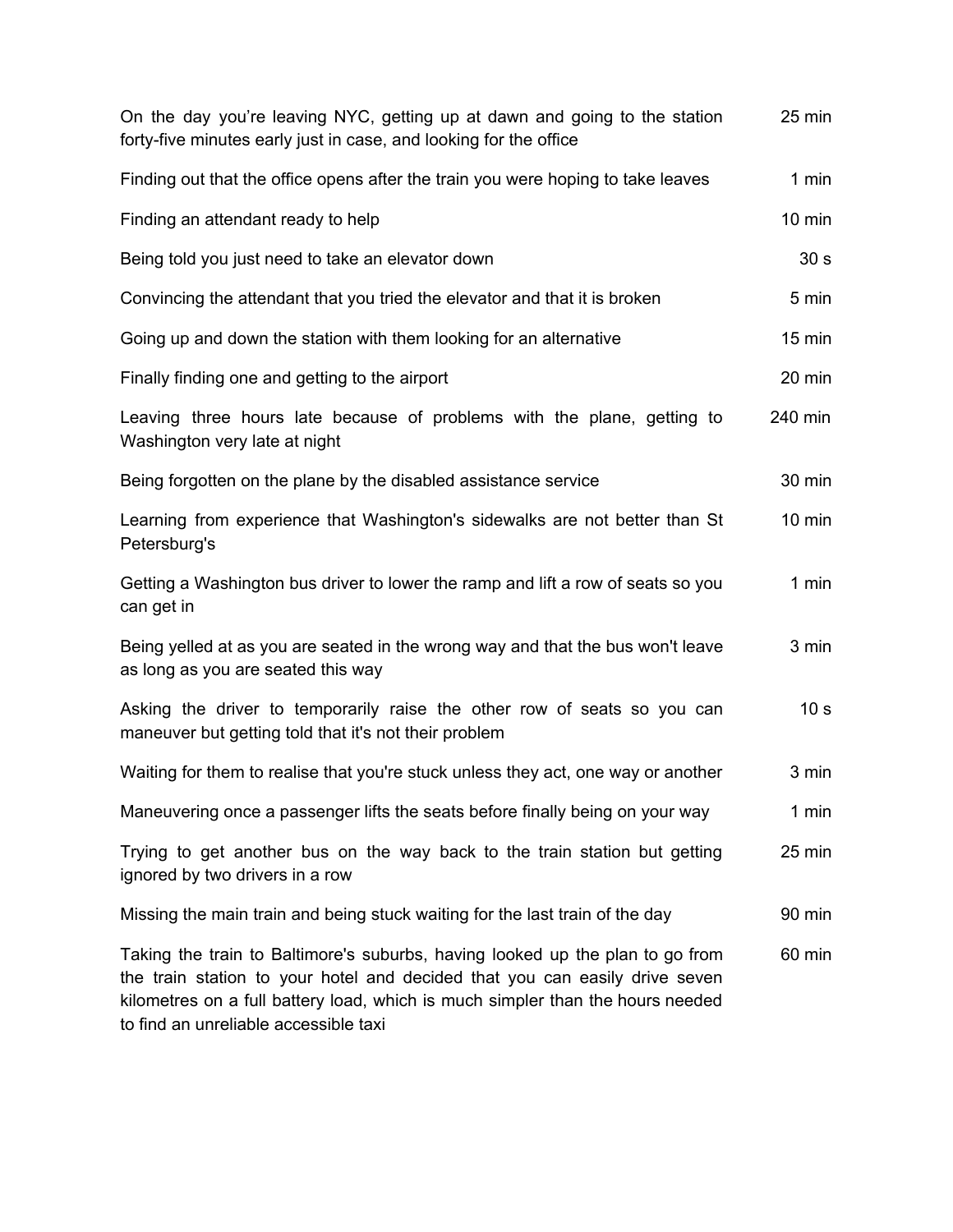| Getting out of the station and following the sidewalk to your hotel in the cold<br>night; considering getting your gloves out but realising you can't open your<br>luggage securely without some help or a table | 5 min            |
|------------------------------------------------------------------------------------------------------------------------------------------------------------------------------------------------------------------|------------------|
| Following the side of the road as the sidewalk disappears                                                                                                                                                        | 5 min            |
| Swearing at your map software as you realise that the pedestrian way that goes<br>to your hotel follows two kilometres of freeway                                                                                | 10 <sub>s</sub>  |
| Pushing your scooter at full speed to get onto the first freeway exit, following<br>the road as it goes up in a bend                                                                                             | 3 min            |
| Avoiding bumping your head against your scooter as it suddenly shuts down<br>due to the heavy load on the battery in the cold                                                                                    | 1 <sub>s</sub>   |
| Panicking as you are on a downward bend in a freeway exit with no lights and<br>no ability to restart your scooter without getting rid of your luggage                                                           | 10 <sub>s</sub>  |
| Taking out your phone and turning on your flashlight just as a car barely misses<br>you and screeches to a halt                                                                                                  | 2 min            |
| Asking for help and for them to put their car in front of you to protect you when<br>the next one comes                                                                                                          | 30 <sub>s</sub>  |
| Panicking as the next one arrives before the first driver can move, sighing in<br>relief as the second driver barely avoids you both                                                                             | 30 <sub>s</sub>  |
| Restarting the scooter with help from the first driver                                                                                                                                                           | 5 min            |
| Continuing along the road to the next bridge, not indicated as being on a<br>freeway                                                                                                                             | $10 \text{ min}$ |
| Wandering a bit before deciding that the second bridge, which in fact is on a<br>freeway, is better than the utter lack of alternatives                                                                          | 2 min            |
| Panicking as you drive one kilometre on the freeway in the dark in the<br>emergency lane                                                                                                                         | 5 min            |
| Briefly feeling relieved as you finally see a sidewalk but panicking even more as<br>the sidewalk replaces the emergency lane, without any ramp allowing you to<br>get onto it                                   | 1 min            |
| Following the freeway in one of the main lanes until you find a way to get onto<br>the sidewalk                                                                                                                  | 1 min            |
| Driving on small roads to finally get to your hotel, and finding a second bridge<br>on the way that does not have a freeway going through it                                                                     | 20 min           |